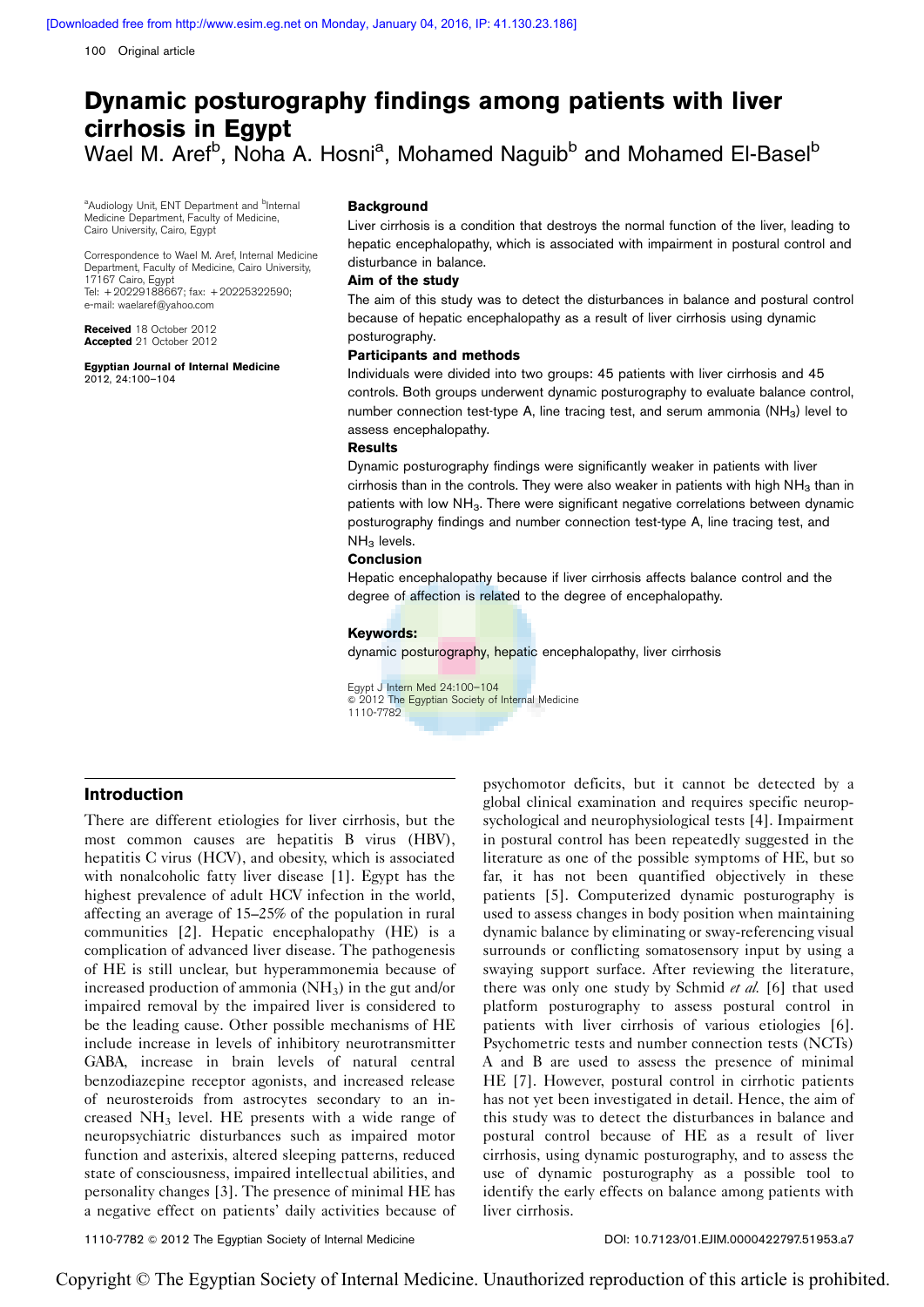# Participants and methods **Participants**

This was a case–control study. A total of 45 patients with liver cirrhosis were selected randomly from patients who were admitted to the Kasr Al Ainy internal medicine hospital or patients referred to the Kasr Al Ainy internal medicine outpatient clinic during the period from November 2009 to August 2010. Cirrhosis was diagnosed histologically or on a clinical basis through laboratory tests and sonographic examination. They were referred to the audiology unit for balance assessment using computerized dynamic posturography after a neurological evaluation was performed for the patient group to exclude other neurological disorders. Exclusion criteria were physical inability to undergo posturography (inability to stand or walk), overt or anamnestic neurological diseases (except HE) such as Parkinson's disease, history of vestibular lesions, cerebrovascular stroke, polyneuropathy, and paresis of the lower limbs. Similarly, patients who could not co-operate, those with obvious recent alcohol abuse before the investigation, and those with ophthalmologic disorders such as uncorrectable severe reduction of visual acuity or double vision were also excluded.

A total of 45 age-matched and sex-matched normal individuals without evidence of acute or chronic liver diseases served as controls.

Before this study, consent and approval to provide samples and to perform dynamic posturography tests was obtained from each participant after they were provided with an explanation of the aim and importance of the study. Strict confidentiality was maintained throughout sample collection, coding, testing, and recording of the results. Individuals were allowed to obtain copies of their results.

### Methods

All patients were subjected to complete assessment of history, a thorough physical examination, and the following laboratory test measurements: serum albumin, total bilirubin, serum  $NH<sub>3</sub>$  concentration, HCV antibody (anti-HCV), hepatitis B surface antigen, HCV-RNA using quantitative PCR, circulating autoantibodies (ANA, ASMA), and abdominal ultrasonography.

## Measurements

Computerized dynamic posturography was performed using the Neurocom Smart Equi Test Balance Master (NeuroCom International Inc., Clackamas, Oregon, USA). During the sensory organization test (SOT) procedure, patients were required to stand on a pressure sensitive, dynamic tilted force plate facing a sway-referenced visual surround, instructed and strapped into a safety harness to prevent injury in the event of a loss of balance. The SOT comprised three 20s trials for each of the six conditions representing different aspects of balance. SOT1 – eyes open, fixed surface and visual surrounds; SOT2 – eyes closed, fixed surface; SOT3 – eyes open fixed surface, sway-referenced visual surround; SOT4 – eyes open, sway-referenced surface, fixed visual surround; SOT5 – eyes closed, sway-referenced surface; and SOT6 – eyes open, sway-referenced surface and visual surround. For each single test as well as for the composite performance, an equilibrium score was computed. The score was 100 for no sway at all, decreasing with increasing sway range during the 20s measurement time. The patients were fitted with a safety harness and properly aligned on the force plate and instructed before testing [\[8\]](#page-4-0).

## Psychometric testing

NCT-A and line tracing test (LTT) were performed to assess the presence of HE. Deviation of the test results from those found in an age-matched control group by 2 SD was considered abnormal. The NCT versions used in the study are shown in Fig. 1. In the NCT-A, the individual had to connect a sequence of scattered circles numbered 1, 2,  $3...25$  (note in Arabic letters) as quickly as possible. In the LTT, the individual had to trace a line run in a track as shown in Fig. 1. As recommended, NCT-A and LTT were performed consecutively, with the real test procedure being preceded by a test run using a training version. This test run provided the opportunity to familiarize the individuals with the test procedure. It also reduced the training effect, which might falsify the results in follow-up examinations [\[9\]](#page-4-0).

## Statistical analysis

Data obtained from the study were coded and entered using the statistical package SPSS version 16 (SPSS Inc., Chicago, Illinois, USA). The mean values and SD were then estimated for quantitative variables, and as for the qualitative variables, the frequency distribution was calculated. Comparisons between the exposed and the control groups were made using the independent-sample t-test. The correlations between individual variables were calculated using Pearson's correlation coefficient. P-values less than 0.05 were considered statistically significant.

#### Figure 1

# Assessment of cognitive and Psychometric functions



Assessment of cognitive and psychometric functions.

Copyright © The Egyptian Society of Internal Medicine. Unauthorized reproduction of this article is prohibited.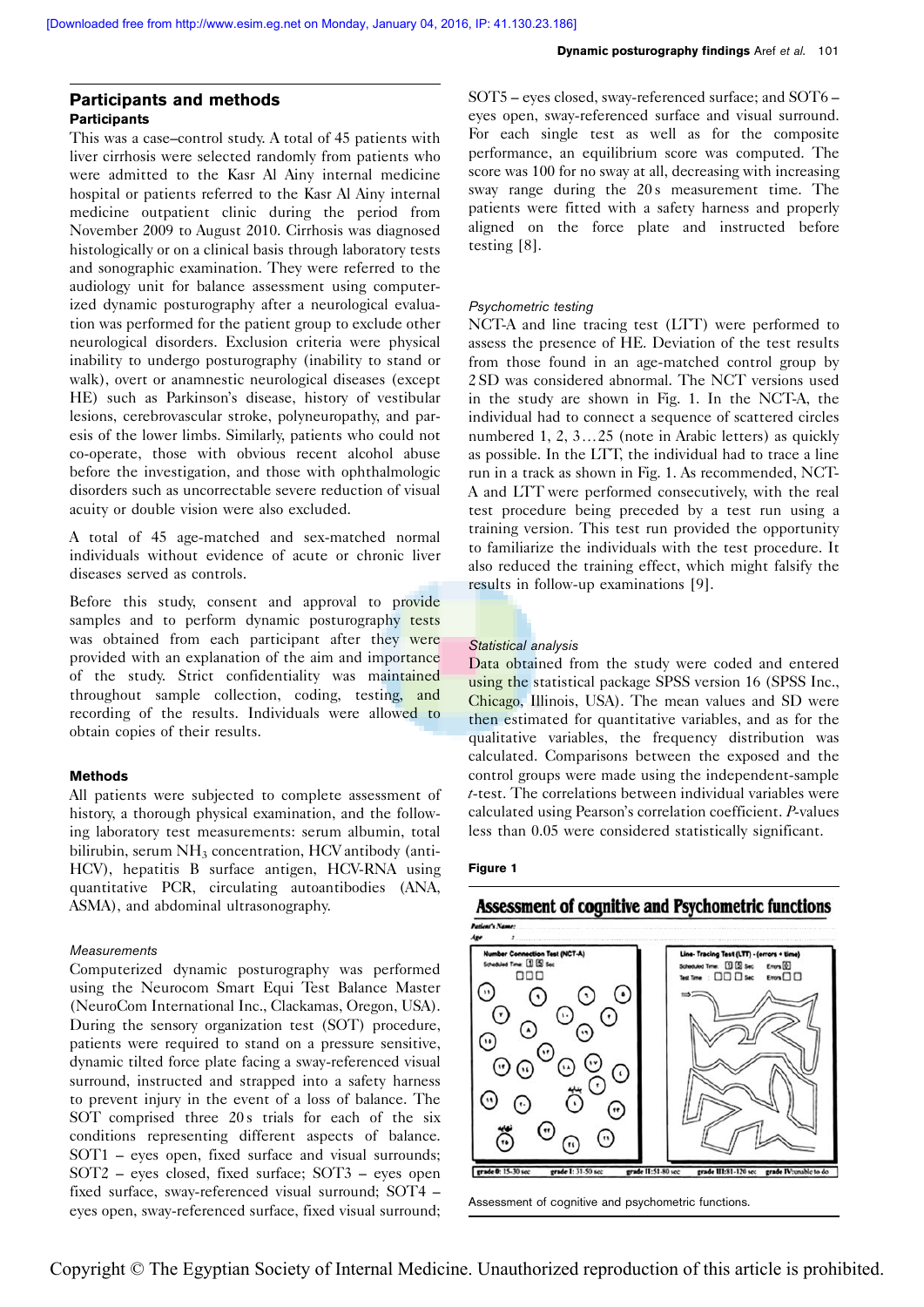#### <span id="page-2-0"></span>102 Egyptian Journal of Internal Medicine

#### Results

A total of 45 patients with liver cirrhosis were investigated in this study and 45 normal individuals served as controls. According to the etiology of cirrhosis, 87% of patients had HCV ( $n = 39$ ), 11% had HBV ( $n = 5$ ), and 2% had steatohepatitis  $(n = 1)$ . Different characteristics of the patient and the control groups are presented in Table 1. On comparing the patient group and the control group with respect to the results of dynamic posturography, there were statistically significant weaker performances in the patient group in SOT1 with  $P$  value less than 0.05 and SOT2, SOT3, SOT5, SOT6, and CS with  $P$  value of 0.001, whereas the difference between the two groups was not statistically significant in SOT4 Table 2.

According to the level of blood  $NH<sub>3</sub>$ , the patient group was divided into two groups, group I included patients with high NH<sub>3</sub> ( $\geq$  50,  $n = 24$ ) and group II included patients with low NH<sub>3</sub> (<50,  $n = 21$ ). There were statistically significant weaker performances in SOT1, SOT3, SOT4, and SOT5  $(P<0.05)$ , and SOT2, SOT6, and CS ( $P = 0.001$ , Table 3) in group I compared with group II.

The patient group was divided into three groups according to the Child–Pugh score (Child–Pugh class  $A = 20$ ,  $B = 11$ , and  $C = 14$ , Table 4). Patients with Child–Pugh classB had significantly weaker performances in SOT1, SOT2, SOT4, SOT6, and CS  $(P<0.05$ , Table 4), compared with Child–Pugh class A (Table 4).

|  | Table 1 Characterization of the groups studied |  |  |  |
|--|------------------------------------------------|--|--|--|
|--|------------------------------------------------|--|--|--|

|                   | Patients $(n=45)$ | Controls $(n=45)$ | $P$ value |
|-------------------|-------------------|-------------------|-----------|
| Age (years)       | $50.46 \pm 9.11$  | $48.93 \pm 8.12$  | 0.302     |
| Sex (M/F)         | 30/15             | 33/12             | 0.490     |
| Albumin (g/dl)    | $2.58 \pm 0.45$   | $3.48 \pm 0.34$   | $0.034*$  |
| Bilirubin (mg/dl) | $2.1 \pm 0.79$    | $0.50 \pm 0.3$    | $0.001*$  |
| $NCT-A(s)$        | $77.60 \pm 21.72$ | $16.75 \pm 5.35$  | $0.0001*$ |
| LTT               | $96.44 \pm 20.44$ | $33.73 \pm 7.56$  | $0.0005*$ |
| NH <sub>3</sub>   | $77.06 \pm 18.55$ | $47.44 \pm 10.05$ | $0.001*$  |

LTT, line tracing test; NCT-A, number connection test-type A; NH<sub>2</sub>, ammonia.

 $*P<$  0.05 is statistically significant.

Table 2 t-Test results of SOT findings between the patient and the control group

|                  | $Mean \pm SD$     |                   |           |
|------------------|-------------------|-------------------|-----------|
|                  | Patients $(n=45)$ | Controls $(n=45)$ | $P$ value |
| SOT <sub>1</sub> | $91.50 \pm 2.77$  | $92.92 \pm 2.33$  | $0.010*$  |
| SOT <sub>2</sub> | $87.38 \pm 4.59$  | $90.24 \pm 2.16$  | $0.001*$  |
| SOT <sub>3</sub> | $83.14 \pm 8.37$  | $89.28 \pm 4.55$  | $0.001*$  |
| SOT <sub>4</sub> | $77.06 \pm 10.10$ | $80.30 \pm 8.41$  | 0.102     |
| SOT <sub>5</sub> | $57.67 \pm 13.02$ | $65.82 \pm 8.16$  | $0.001*$  |
| SOT <sub>6</sub> | 48.46 ± 11.83     | $59.42 \pm 14.42$ | $0.001*$  |
| CS.              | $73.13 \pm 9.51$  | $76.20 \pm 6.07$  | $0.001*$  |

CS, composite score; SOT1, sensory organization test condition 1; SOT2, sensory organization test condition 2; SOT3, sensory organization test condition 3; SOT4, sensory organization test condition 4; SOT5, sensory organization test condition 5; SOT6, sensory organization test condition 6.

 $*P<$  0.05 considered statistically significant.

Patients with Child–Pugh class C had significantly weaker performances in SOT2, SOT4, and SOT5  $(P<0.005)$ , SOT6 and CS  $(P<0.001)$  compared with Child–Pugh class A. Patients with Child–Pugh class C had significantly weaker performances in SOT2 and SOT4  $(P<0.05)$ , SOT6 and CS  $(P<0.001)$ , compared with Child–Pugh class B (Table 4). Therefore, deterioration in liver functions was associated with greater impairment in balance.

Patients with abnormal cognitive and psychometric functions results in (NCT and LTT)  $(n = 17)$  had significantly weaker performances compared with those with normal test results  $(n = 28)$  in SOT2, SOT4, and SOT5 ( $P < 0.05$ ) and SOT6 and CS ( $P < 0.005$ , [Table 5\)](#page-3-0).

On performing correlation analysis, there was a significant inverse correlation between  $NH<sub>3</sub>$  levels and all posturography findings as shown in [Table 5.](#page-3-0) There was an inverse correlation between NCT-A and posturography findings in SOT1, SOT4, SOT5, SOT6, and CS as shown in [Table 5](#page-3-0). Further, there was an inverse correlation between LTT and posturography findings in SOT2, SOT3, SOT6, and CS as shown in [Table 5.](#page-3-0)

Table 3 t-Test results of sensory organization test findings between high ammonia (group I) and low ammonia (group II)

|                   |                   | $Mean \pm SD$     |           |
|-------------------|-------------------|-------------------|-----------|
|                   | Group $(n=24)$    | Group II $(n=21)$ | $P$ value |
| SOT <sub>1</sub>  | $90.54 \pm 2.55$  | $92.59 \pm 2.68$  | $0.012*$  |
| SOT <sub>2</sub>  | $85.39 \pm 4.67$  | $89.64 \pm 3.21$  | $0.001*$  |
| SO <sub>T</sub> 3 | $80.65 \pm 6.69$  | $85.99 \pm 7.33$  | $0.013*$  |
| SOT <sub>4</sub>  | $73.61 \pm 10.37$ | $80.99 \pm 8.40$  | $0.019*$  |
| SOT <sub>5</sub>  | $53.86 \pm 13.94$ | $62.03 \pm 10.60$ | $0.034*$  |
| SOT <sub>6</sub>  | $39.31 \pm 9.07$  | $59.17 \pm 17.42$ | $0.001*$  |
| CS <sup>-</sup>   | $56.93 \pm 9.28$  | 74.90 ± 7.44      | $0.001*$  |

CS, composite score; SOT1, sensory organization test condition 1; SOT2, sensory organization test condition 2; SOT3, sensory organization test condition 3; SOT4, sensory organization test condition 4; SOT5, sensory organization test condition 5; SOT6, sensory organization test condition 6.

 $*P<$  0.05 considered statistically significant.

Table 4 Mean ± SD of dynamic posturography according to the Child–Pugh classification of patients

|                                                    | $Mean \pm SD$                                                                                                                                                                                        |                                                                                                                                                                                                                     |                                                                                                                                                                                                               |  |
|----------------------------------------------------|------------------------------------------------------------------------------------------------------------------------------------------------------------------------------------------------------|---------------------------------------------------------------------------------------------------------------------------------------------------------------------------------------------------------------------|---------------------------------------------------------------------------------------------------------------------------------------------------------------------------------------------------------------|--|
|                                                    | Child A $(n=20)$                                                                                                                                                                                     | Child B $(n=11)$                                                                                                                                                                                                    | Child C $(n=14)$                                                                                                                                                                                              |  |
| SOT1<br>SOT2<br>SOT3<br>SOT4<br>SOT5<br>SOT6<br>СS | $92.49 \pm 2.72^a$<br>89.66 $\pm$ 3.17 <sup>a</sup><br>$85.29 \pm 8.31^a$<br>$81.81 \pm 8.84$ <sup>a</sup><br>62.99 $\pm$ 11.38 <sup>a</sup><br>60.86 $\pm$ 10.07 <sup>a</sup><br>$75.54 \pm 8.14^a$ | 90.09 ± 2.05 <sup>a,b</sup><br>83.33 ± 3.09 <sup>a,b</sup><br>82.48 ± 5.17 <sup>a,b</sup><br>$74.04 \pm 11.40^{a,b}$<br>58.66 ± 10.26 <sup>a,b</sup><br>43.60 ± 10.42 <sup>a,b</sup><br>68.50 ± 6.62 <sup>a,b</sup> | 89.19 $\pm$ 1.06 <sup>a,c</sup><br>$81.92 \pm 5.04^{a,c}$<br>$80.59 \pm 6.01^{a,c}$<br>$72.61 \pm 8.11^{a,c}$<br>$49.28 \pm 6.25^{a,c}$<br>34.94 $\pm$ 5.22 <sup>a,c</sup><br>63.71 $\pm$ 9.22 <sup>a,c</sup> |  |

Groups bearing same initials differ statistically at  $P<$  0.05.

CS, composite score; SOT1, sensory organization test condition 1; SOT2, sensory organization test condition 2; SOT3, sensory organization test condition 3; SOT4, sensory organization test condition 4; SOT5, sensory organization test condition 5; SOT6, sensory organization test condition 6.

a, b and c are indicate whether there is a statistically significant difference between each group and the other or not. Groups having same initials as (a and ab) or (a and ac) have ststatistically significant difference while groups not having same intials as (a and ba) or (a and ca) do not have ststatistically significant difference.

Copyright © The Egyptian Society of Internal Medicine. Unauthorized reproduction of this article is prohibited.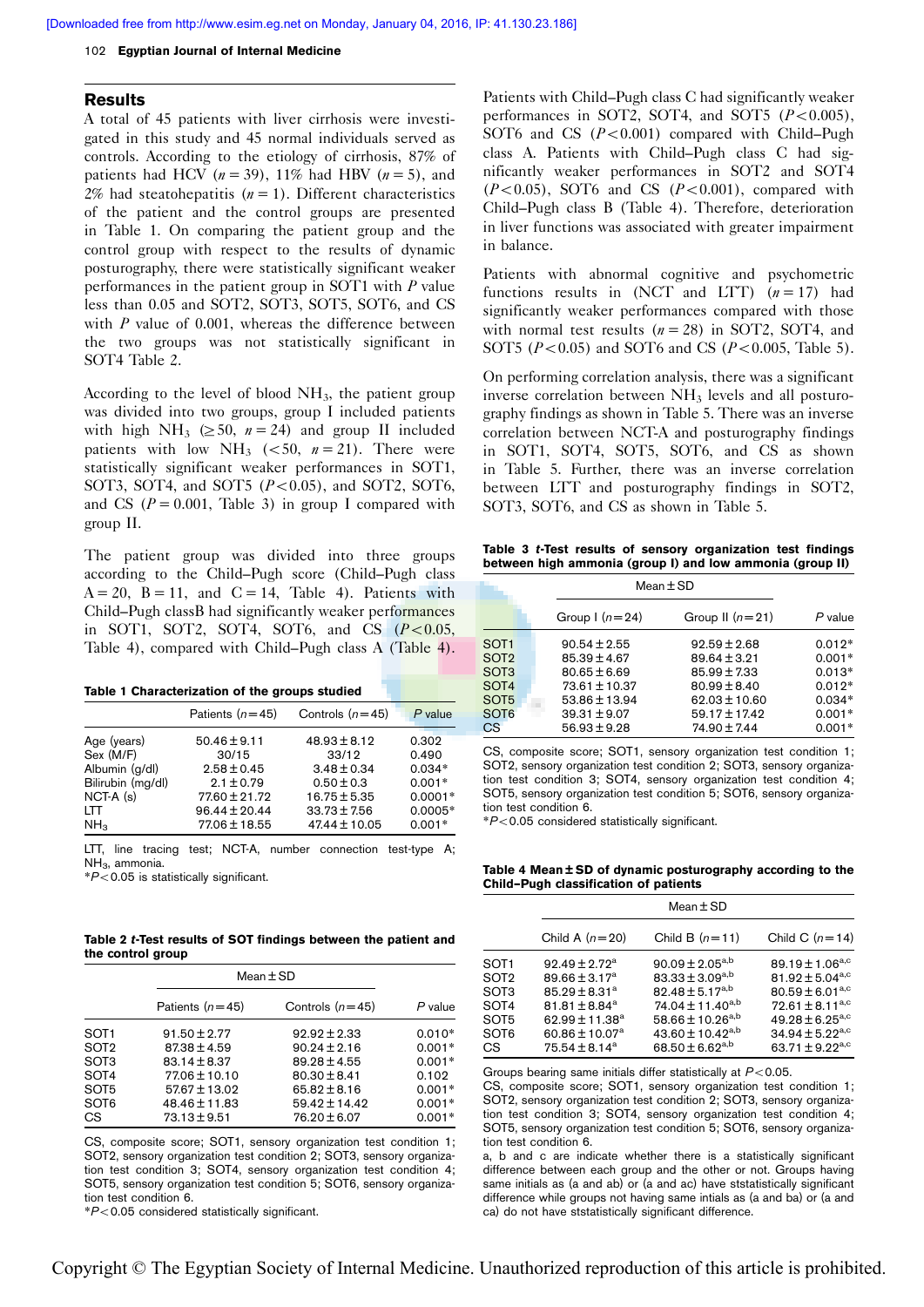<span id="page-3-0"></span>Table 5 Correlation between dynamic posturography results with each of  $NH<sub>3</sub>$ , NCT-A, and LTT

|                  | NH <sub>3</sub> |          | NCT-A    |           | LTT      |          |
|------------------|-----------------|----------|----------|-----------|----------|----------|
|                  | r               | P value  |          | $P$ value |          | P value  |
| SOT <sub>1</sub> | $-0.321$        | $0.031*$ | $-0.326$ | $0.029*$  | $-0.177$ | 0.246    |
| SOT <sub>2</sub> | $-0.522$        | $0.001*$ | $-0.280$ | 0.062     | $-0.380$ | $0.010*$ |
| SOT <sub>3</sub> | $-0.407$        | $0.005*$ | $-0.262$ | 0.083     | $-0.323$ | $0.030*$ |
| SOT4             | $-0.359$        | $0.015*$ | $-0.368$ | $0.013*$  | $-0.218$ | 0.151    |
| SOT <sub>5</sub> | $-0.547$        | $0.001*$ | $-0.390$ | $0.008*$  | $-0.274$ | 0.068    |
| SOT <sub>6</sub> | $-0.659$        | $0.001*$ | $-0.455$ | $0.002*$  | $-0.329$ | $0.027*$ |
| <b>CS</b>        | $-0.648$        | $0.001*$ | $-0.470$ | $0.001*$  | $-0.371$ | $0.021*$ |

CS, composite score; LTT, line tracing test; NCT-A, number connection test-type A; NH<sub>3</sub>, ammonia; SOT1, sensory organization test condition 1; SOT2, sensory organization test condition 2; SOT3, sensory organization test condition 3; SOT4, sensory organization test condition 4; SOT5, sensory organization test condition 5; SOT6, sensory organization test condition 6.

 $*P$ <0.05 considered statistically significant.

## **Discussion**

Several studies have been carried out on patients with HE to evaluate neurological and neuropsychiatric characteristics [\[7,10,11](#page-4-0)]. However, in this study, we objectively quantified balance and postural control in patients with liver cirrhosis and examined the influence of deterioration in liver functions in cirrhotic patients and grade of HE on the balance control of these patients. We found statistically significant weaker performances in the results of SOT tests on comparing the patient and the control group, as shown in [Table 2](#page-2-0). According to Monsell et al. [\[12](#page-4-0)], posturography is designed to evaluate postural and balance control while standing. In our study, there were lower scores in psychometric test (NCT-A and LTT) results between the patient and the control group ([Table 1](#page-2-0)). Moreover, when we classified patients according to Child–Pugh scores, we found that Child–Pugh class C patients had the lowest performances in the dynamic posturography tests [\(Table 4\)](#page-2-0). Therefore, we concluded that the frequency and/or severity of impairment in balance control increases with the progression of liver disease, and progression from Child–Pugh class B to Child–Pugh class C cirrhosis is associated with a marked decrease in postural control. This could possibly be because of the increasing frequency and severity of HE in advanced liver disease, indicating an impairment in postural control during the course of increasing encephalopathy.

Our results are in agreement with those of Schmid et al. [\[6](#page-4-0)], who studied the influence of liver cirrhosis and the presence of HE on balance. They divided the patients into two groups: those with alcoholic liver cirrhosis and those with nonalcoholic liver cirrhosis. They found impairment in postural control in patients with liver cirrhosis compared with the control groups in both etiologies. In Egypt, alcoholic liver cirrhosis is uncommon, whereas the most common cause of cirrhosis is posthepatitic cirrhosis mostly caused by HCV, which was the most common etiology (87%) in patients with cirrhosis in this study. On evaluating the effect of HE on postural control, patients with high  $NH<sub>3</sub>$  had highly

significant weaker postural control compared with patients with low  $NH<sub>3</sub>$ . This was in agreement with the results of Schmid and colleagues, who found significantly lower scores in SOT1, SOT4, SOT5, and CS in patients with high  $NH<sub>3</sub>$ . Our results were confirmed by the inverse relation between NH3 levels and all the SOT results as shown in Table 5. This indicates the influence of the presence of encephalopathy detected by a high NH3 level on postural control. This provides strong support for the involvement of HE in the genesis of impairment of postural control in cirrhotic patients.

Since 1970, NCTs have been included in the diagnosis of HE by Zeegen et al. [\[13](#page-4-0)] and have been the most frequently used psychometric tests for the assessment of latent HE. Several studies [\[14–17](#page-4-0)] have considered NCT as the most sensitive psychometric test for the diagnosis of subclinical HE, because up to 60% of patients with liver cirrhosis had pathological results in the NCT. Our findings are in agreement with those of Karin et al.  $[9]$  $[9]$ , who studied psychometric measures for the assessment of early HE using NCTs and concluded that NCTs may be a sensitive test for the diagnosis of early HE, but they recommended age-related references. In our study, the patient and the control group were age matched to nullify the effect of age on the results of the psychometric tests ([Table 1](#page-2-0)). On comparing the results of psychometric test (NCT-A and LTT) scores between patients and controls, a statistically significant difference was found ([Table 1](#page-2-0)).

As impairment in postural control is one of the manifestations of HE in patients with liver cirrhosis, we found that patients with abnormal results of cognitive and psychometric functions (NCT-A and LTT) showed worse SOT results compared with those with normal test results. Furthermore, there was also a significant inverse correlation between the results of NCT-A test (duration of the test) and SOT in SOT1, SOT4, SOT5, SOT6, and CS, and LTT test and SOT in SOT2, SOT3, SOT6, and CS (Table 5). This was in agreement with the results of Schmid et al. [\[6\]](#page-4-0), who found a significant inverse correlation between the results of NCT-A test and posturography.

## Conclusion

HE because of liver cirrhosis affects balance control and the degree of affection is related to the degree of encephalopathy. Dynamic posturography tests could be useful in the investigation of postural control in patients with liver cirrhosis. Therefore, we recommend using dynamic posturography as a possible tool to identify the early effects on balance among patients with liver cirrhosis. However, the size of the study sample was not large enough; hence, further studies with a large sample size should be carried out.

Acknowledgements Conflicts of interest There are no conflicts of interest.

Copyright © The Egyptian Society of Internal Medicine. Unauthorized reproduction of this article is prohibited.